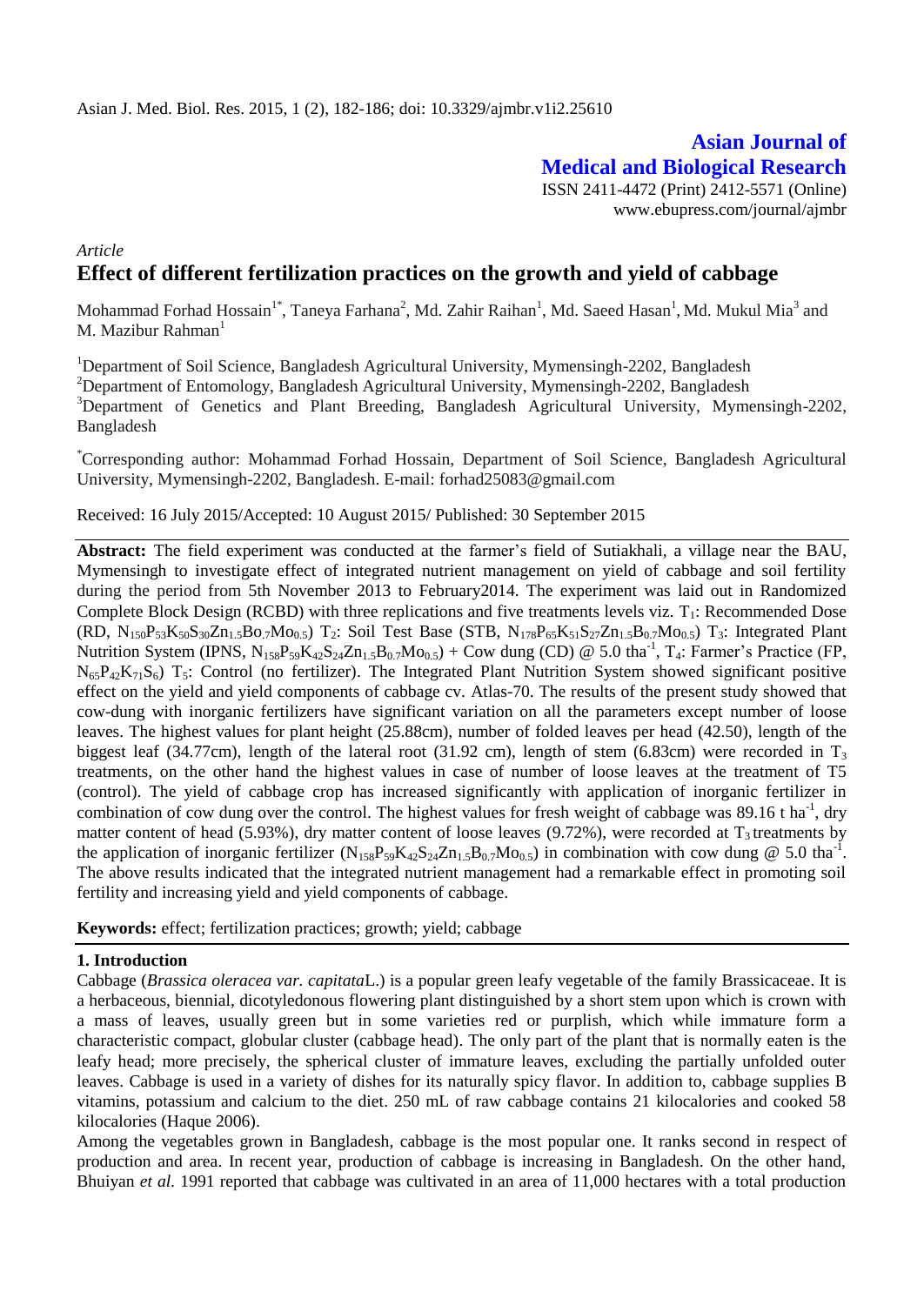of 1, 13,000 tones. At present it is being cultivated in an area of 11.74 thousand hectares with a production of 115 thousand metric tons (BBS, 2001). But the yield of cabbage is very low in Bangladesh (9.79 t ha-1, BBS 2001) compared to that of other developed countries  $(30\n-70 \text{ t ha}^{-1})$  of the world (FAO, 1999).

Cabbage is generally grown in Rabi season. Growth and yield of cabbage is remarkably influenced by organic and inorganic nutrients. It is an established fact that use of inorganic fertilizer for the crops is not so good for health because of residual effect but in the case of organic fertilizer such problem does not arise. On the other hand, it increases the productivity of soil as well as crop quality and yield (Tindall 2000). Nutrients may be applied both from organic and inorganic sources. Increased use of chemical fertilizer in crop field creates problems to the environment by polluting water, air and soil. The continuous use of chemical fertilizers also badly affects the soil texture and structure, decreases organic matter content of soil, and hampers soil microbial activity. The use of organic manures improve texture, structure, color, aeration, water holding capacity and microbial activity of the soil. Soils of Bangladesh contain less than 2% organic matter in most of the regions (BARC, 2005). In Bangladesh, the use of chemical fertilizers as a supplemental source of nutrients has been increasing steadily, however they are not usually applied in balanced proportions (Ferdous *et. al.*, 2011). Hence, a pragmatic step needs to be taken for balanced application of fertilizer with the limiting nutrient elements wherever necessary. The conjunctive use of organic and inorganic sources will improve soil health and helps in maximizing production as it involves utilization of local sources and hence, turned to be rational, realistic and economically viable way of supply of nutrients to crop. As nutrients are the major contributing factors their appropriate management practices is essential to achieve the optimum yield of cabbage. A large number of research works have been conducted in the past on the effect of different fertilizer management practices on growth and yield of cabbage.

## **2. Materials and Methods**

The research work was conducted at the farmer's field of Sutiakhali, a village near the BAU, Mymensingh (AEZ 9). The experimental site is situated at  $24^{\circ}$ N latitude and  $91^{\circ}$ E longitude having an altitude of 8.3m. The climate of the experimental site is subtropical in nature, which is characterized by three distinct seasons, the monsoon extending from May to October, the winter or dry season from November to February and premonsoon period hot season from March to April. The soil texture of the experimental site was silty loam, land was medium high and belongs to the Agro-Ecological Zone-9 (AEZ-9). The test crop was Cabbage (Atlas 70).Date of transplanting was 5th November, 2013 and date of harvesting was 20 January, 2014. The experiment was laid out in Randomized Complete Block Design (RCBD) with three replications. Five treatments including a control were assigned randomly to the unit plot of 4.5 m x 3.15 m in size. The total experimental area was 25.5 m<sup>x</sup> 11.45m and was divided into three blocks. Each block consisted of 5 unit plots. Thus the total number of unit plots was 15, plant spacing in unit plot was 60 cm<sup>x</sup> 45 cm and thus each unit plot accommodated 42 Nos.

Treatments of the experiment:

| $T_1$      | Recommended Dose (RD, $N_{150}P_{53}K_{50}S_{30}Zn_{1.5}Bo_{7}Mo_{0.50}$                                            |
|------------|---------------------------------------------------------------------------------------------------------------------|
| $T_{2}$    | Soil Test Base (STB, $N_{178}P_{65}K_{51}S_{27}Zn_{1.5}B_{0.7}Mo_{0.51}$                                            |
| $T_3$      | Integrated Plant Nutrition System (IPNS, $N_{158}P_{59}K_{42}S_{24}Zn_{1.5}B_{0.7}Mo_{0.5}$ ) + Cow dung(CD)@5.0tha |
| $T_{4}$    | Farmer's Practice (FP, $N_{65}P_{42}K_{71}S_6$ )                                                                    |
| $T_{\leq}$ | Control (no fertilizer)                                                                                             |
|            |                                                                                                                     |

Physical and chemical characteristics of the experimental field soil:

| Characteristics                                     | Value |  |  |  |  |
|-----------------------------------------------------|-------|--|--|--|--|
| 1. Particle size distribution                       |       |  |  |  |  |
| a. $%$ Sand $(2-0.05$ mm)                           | 27.06 |  |  |  |  |
| % Silt $(0.05 - 0.002$ mm)<br>b.                    | 63.4  |  |  |  |  |
| c. % Clay $(0.002 \text{mm})$                       | 9.54  |  |  |  |  |
| 2. Textural class                                   | silt  |  |  |  |  |
| $3.$ pH                                             | 6.53  |  |  |  |  |
| 4. Organic matter (%)                               | 1.35  |  |  |  |  |
| 5. Total nitrogen (%)                               | 0.097 |  |  |  |  |
| 6. Available phosphorus ( $\mu$ g g <sup>-1</sup> ) | 6.00  |  |  |  |  |
| 7. Available potassium (meq 100 $g^{-1}$ )          | 0.097 |  |  |  |  |
| 8. Available sulphur ( $\mu$ g g <sup>-1</sup> )    | 9.3   |  |  |  |  |
| 9. Available zinc $(\mu g g^{-1})$                  | 0.41  |  |  |  |  |
| 10. Available boron ( $\mu$ g g <sup>-1</sup> )     | 0.17  |  |  |  |  |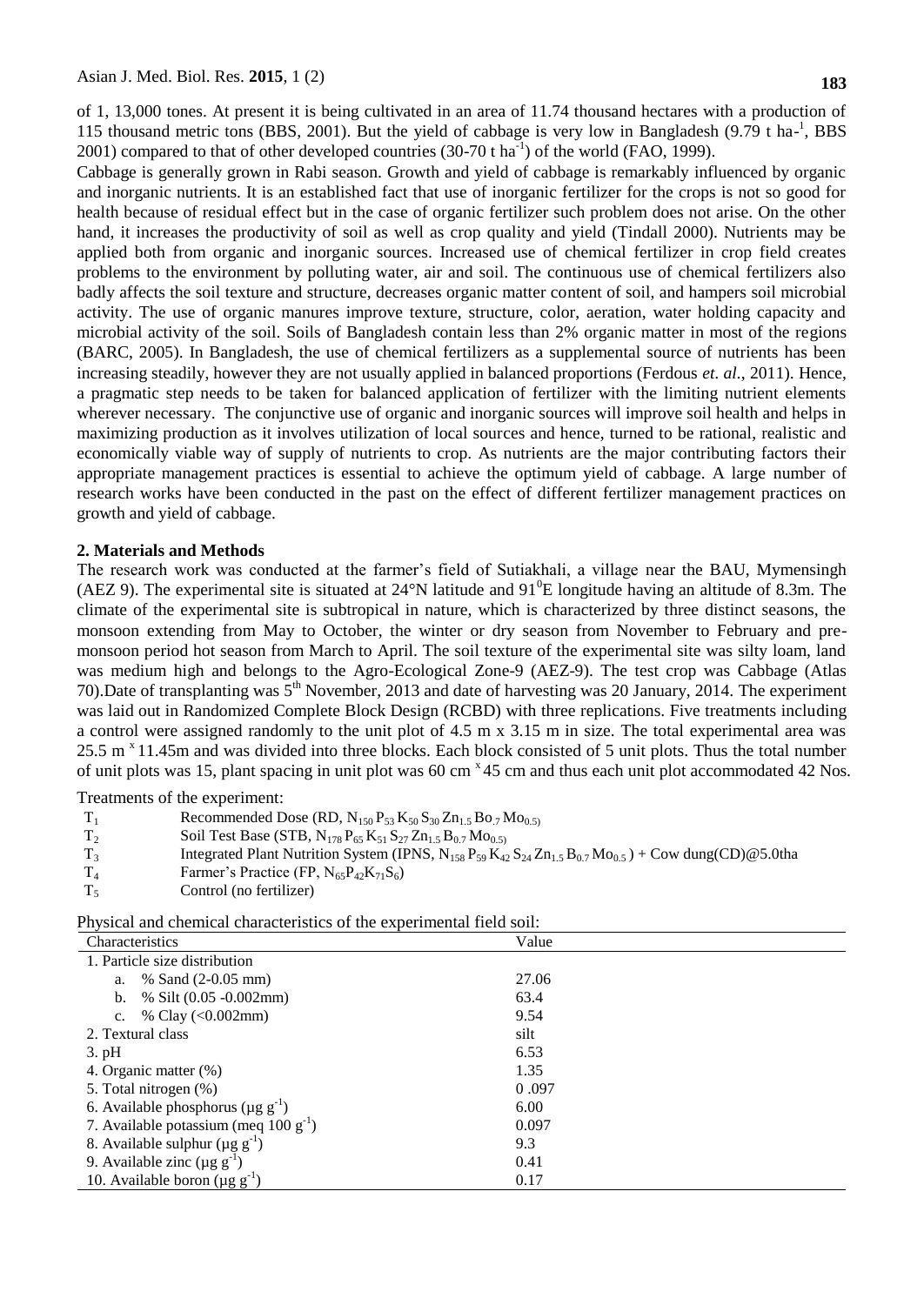#### **3. Results**

The research work was done to investigate different fertilization practice on the growth and yield of cabbage. The analyses of variance (ANOVA) of the data on different yield contributing characters and yield have been shown in table 1. The results of the study have been presented in this section.

Plant height is one of the important growth contributing characters for cabbage plant. The plant height of cabbage at harvest was significantly influenced by different sources of nutrients (Table 1). The highest plant height (25.88 cm) was found in the treatment T<sub>3</sub> (IPNS,  $N_{158}P_{59}K_{42}S_{24}Zn_{1.5}B_{0.7}Mo_{0.5}$  + cow dung @ 5.0 tha<sup>-1</sup>). The second highest plant height (25 cm) was found in the treatment  $T_1$  (RD,  $N_{150}P_{53}K_{50}S_{30}Zn_{1.5}Bo_7Mo_{0.5}$ ). The lowest plant height (23.16 cm) was found in the treatment  $T_5$  (control). The number of loose leaves per plant at 75 days after transplanting varied from 36.40 to 42.50. The highest number of loose leaves (42.50) was produced in T<sub>5</sub> (control) followed by T<sub>1</sub> (N<sub>150</sub>P<sub>53</sub>K<sub>50</sub>S<sub>30</sub>Zn<sub>1.5</sub>Bo<sub>.7</sub>Mo<sub>0.5</sub>) and T<sub>2</sub> (STB) which were statistically similar with treatment  $T_4$  (FP,  $N_{65}P_{42}K_{71}S_6$ ). The lowest number of loose leaves (36.40) per plant was found in treatment T<sub>3</sub> (IPNS,  $N_{158}P_{59}K_{42}S_{24}Zn_{1.5}B_{0.7}Mo_{0.5} + \text{cow dung}$  @ 5.0 t ha<sup>-1</sup>) which was statistically identical with treatment  $T_2$ , (STB). Number of folded leaves of cabbage varied significantly with the different sources of nutrients (Table 1). The highest number of folded leaves (30.97) was recorded in the treatment  $T_3$  (IPNS,  $N_{158}P_{59}K_{42}S_{24}Zn_{1.5}B_{0.7}Mo_{0.5} + cow$  dung @ 5.0 tha<sup>-1</sup>) followed by the treatment,  $T_{2}$ ,  $T_{1}$ ,  $T_{4}$ . The lowest number of folded leaves (23.70) was recorded from the treatment  $T_5$  (control). As outer leaves of cabbage mainly take part in photosynthesis, their number as well as fresh weight of head per plant is the most important physiomorphological character, which has a great contribution on cabbage yield. Fresh weight of cabbage per plant as influenced by different sources of nutrients was found significant. The highest fresh weight 89.16 tha $^{-1}$  was recorded from the treatment T<sub>3</sub> (IPNS, N<sub>158</sub> P<sub>59</sub> K<sub>42</sub> S<sub>24</sub> Zn<sub>1.5</sub> B<sub>0.7</sub> M<sub>O<sub>0.5</sub>) + Cow dung @ 5.0 tha<sup>-1</sup>) which was</sub> statistically identical with  $T_2$  treatment. The lowest fresh weight 39.24 tha<sup>-1</sup> was recorded in control  $T_5$  (Fig. 4.1). The fresh weight of cabbage due to different treatments ranked in the order of  $T_3 > T_2 > T_1 > T_4 > T_5$ .

| THEN IT EXTRACT OF WILLOW CHARGED TO A CHARGE (CTT LEGAN TOR |         |                    |        |                    |                   |            |                     |        |         |  |  |
|--------------------------------------------------------------|---------|--------------------|--------|--------------------|-------------------|------------|---------------------|--------|---------|--|--|
| <b>Treatments</b>                                            | PН      | LL                 | FL     | BL                 | DM                | <b>DMH</b> | <b>LLR</b>          | LS     | FW      |  |  |
| $T_1$                                                        | 25.00ab | 39.13 <sub>b</sub> | 29.43a | 32.33ab            | 9.26 <sub>b</sub> | 5.47c      | 28.41b              | 6.303b | 73.44b  |  |  |
| T <sub>2</sub>                                               | 24.75b  | 37.87bc            | 29.57a | 31.67ab            | 9.22 <sub>b</sub> | 5.79b      | 27.29b              | 6.213b | 84.13ab |  |  |
| $T_3$                                                        | 25.88a  | 36.40c             | 30.97a | 34.77a             | 9.72a             | 5.93a      | 31.92a              | 6.827a | 89.16a  |  |  |
| $T_4$                                                        | 24.10bc | 37.37bc            | 29.17a | 31.40ab            | 8.85c             | 5.52c      | 27.10 <sub>bc</sub> | 6.140b | 57.72c  |  |  |
| $T_5$                                                        | 23.16c  | 42.50a             | 23.70b | 29.13 <sub>b</sub> | 8.65d             | 5.23d      | 24.60c              | 5.703c | 39.24d  |  |  |
| $SE(\pm)$                                                    | 0.29    | 0.70               | 1.13   | 1.01               | 0.05              | 0.03       | 0.77                | 0.075  | 4.2     |  |  |
| Level of sig.                                                | **      | $***$              | *      | $*$                | $***$             | **         | $***$               | $***$  | $***$   |  |  |
| CV(%)                                                        | 2.06    | 3.13               | 6.83   | 5.47               | 0.93              | 0.99       | 4.80                | 2.09   | 12.4    |  |  |

**Table 1. Effect of different treatments on cabbage (cv. Atlas-70).**

Here, PH= Plant Height (cm), LL= Number of loose leaves, FL= Number of Folded Leaves, BL= Length of Biggest Leaf (cm), DM= Dry Matter Content (%), DMH= Dry Matter Content of Head (%), LLR= Length of Lateral Root (cm), LS= Length of Stem (cm),  $FW =$  Fresh Weight (t ha<sup>-1</sup>)

\*\* =Significant at 1% level of probability, \* =Significant at 5% level of probability



**Figure 1. Fresh weight (t ha-1 ) of cabbage as per different treatments.**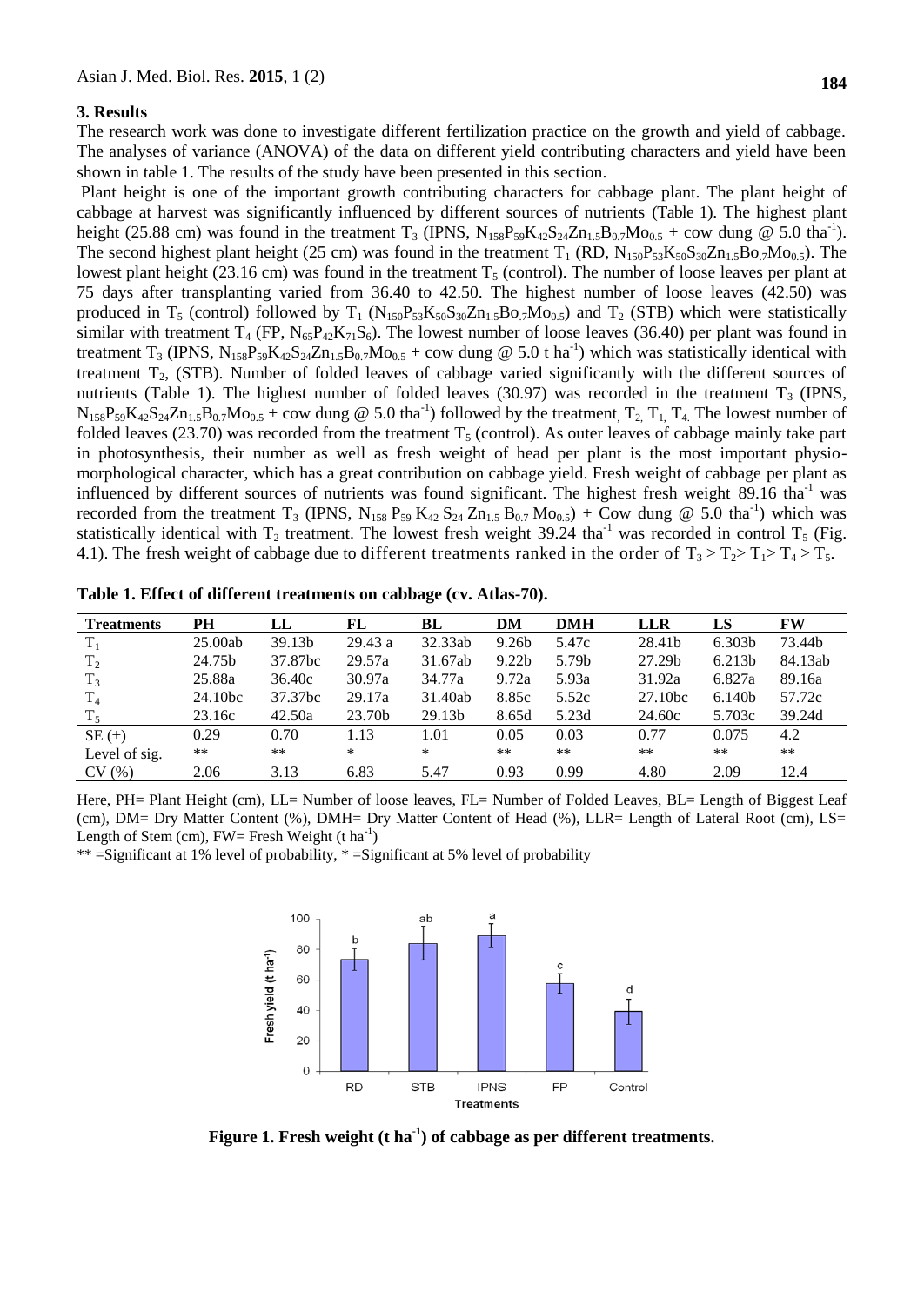#### **4. Discussion**

Cabbage (*Brassica oleracea* L*.*) is a leafy green or purple [biennial](http://en.wikipedia.org/wiki/Biennial_plant) plant, grown as an annual vegetable crop for its dense-leaved heads. Plants perform best when grown in well-drained soil in a location that receives full sun. Different varieties prefer different soil types, ranging from lighter sand to heavier clay, but all prefer fertile ground with a [pH](http://en.wikipedia.org/wiki/Soil_pH) between 6.0 and 6.8. Growth of cabbage and leafy green roots is influenced (and in many cases is limited) by the soil profile. Hard pans, clay pans and generally compacted soil restrict root growth. This, in turn, reduces nutrient and water uptake, limits plant growth and reduces yields. Although cabbage and leafy greens are shallow rooted, under favorable conditions and in properly prepared soil, roots will grow to a depth of 18 to 24 inches. The highest values for plant height (25.88 cm), Number of folded leaves per head (42.50), Fresh weight of cabbage leaves at harvest (930.50 g), were recorded in integrated plant nutrition System. This might be due to the fact that organic manures (cowdung) and inorganic fertilizers supplied adequate available plant nutrients for proper vegetative growth of cabbage plants, which ultimately influenced the plant height. Azad (2000) observed similar results. The highest values for yield of cabbage at the treatment of  $T_3$ , Number of folded leaves per head (42.50), Fresh weight of cabbage (89.16 t ha<sup>-1</sup>) at harvest. This might be due to the fact that organic manures (cow-dung) and inorganic fertilizers supplied adequate available plant nutrients for proper vegetative growth of cabbage plants, which ultimately influenced the yield of cabbage. Hasan and Solaiman (2012) carried out a field experiment to evaluate the performance of fertilizers (organic) on the growth of cabbage. Vimala *et al*. (2006) carried out an experiment in Serdang, Malaysia to study the growth,yield and nutrient content of cabbage, and found a quadratic yield response to organic fertilizer rates and observed similar findings with this research. As nutrients are the major contributing factors, the appropriate management practices are essential to achieve the optimum yield of cabbage Sekender (2007). However, the conjunctive use of organic and inorganic sources will improve soil health and helps in maximizing production.

# **5. Conclusions**

Cabbage is a tasty cool weather crop, easy to grow and delicious to eat. The yield of the Cabbage (Atlas-70) increased significantly due to integrated use of chemical fertilizer and organic manure in the farmers' field under AEZ 9. Use of cow dung may reduce the use of chemical fertilizer from the conventional recommendation. Integrated Plant Nutrition System (IPNS,  $N_{158}P_{59}K_{42}S_{24}Zn_{15}B_{07}Mo_{05}$ ) along with cow dung (CD)  $@5.0$  tha<sup>-1</sup> appeared as the best suited combination providing higher yield and economic return.

#### **Acknowledgements**

The principal author, Mohammad Forhad Hossain along with others is thankful to the Department of Soil Science, Bangladesh Agricultural University; Soil Science Division of Bangladesh Institute of Nuclear Agriculture (BINA) for their technical assistance.

#### **Conflict of interest**

None to declare.

#### **References**

- Azad AK, 2000. Effects of plant spacing, sources of nutrients and mulching on growth and yield of cabbage. M.S. Thesis, Dept. of Horticulture, Bangladesh Agricultural University, Mymensingh.
- Bangladesh Bureau of Statistics, 2001. Monthly Statistical Bulletin. Statistics Division, Ministry of Planning, Government of the People's Republic of Bangladesh, Dhaka, Bangladesh.
- BARC, 2005. Fertilizer Recommendation Guide. Bangladesh Agricultural Research council Farmgate, Tejgoan, Dhaka, Bangladesh, p. 196.
- Bhardwaj ML, R Harender and BL Koul, 2000. Yield response and economics of Bangladesh Agricultural Research Council 1997: Fertilizer Recommendation Guide, Farmgate, Tejgoan, Dhaka, Bangladesh, p. 196.
- Bhuiyan NI, 1994. Crop production and need of sustainability in agriculture. A paper presented in a three day workshop on "Integrated Nutrient Management for Sustainable Agriculture" held at SRSI. 26-28.
- Bhuiyan NI, AL Shaha and GM Panaullah, 1991. Effect of NPK fertilizer on the grain yield of transplanted rice and soil fertility long time study. Bangladesh J. Soil Sci.**,** 22: 41-50.
- FAO, 1999. Production Year Book. Food and Agricultural Organization of the United Nations. Rome, Italy 53:132-133.